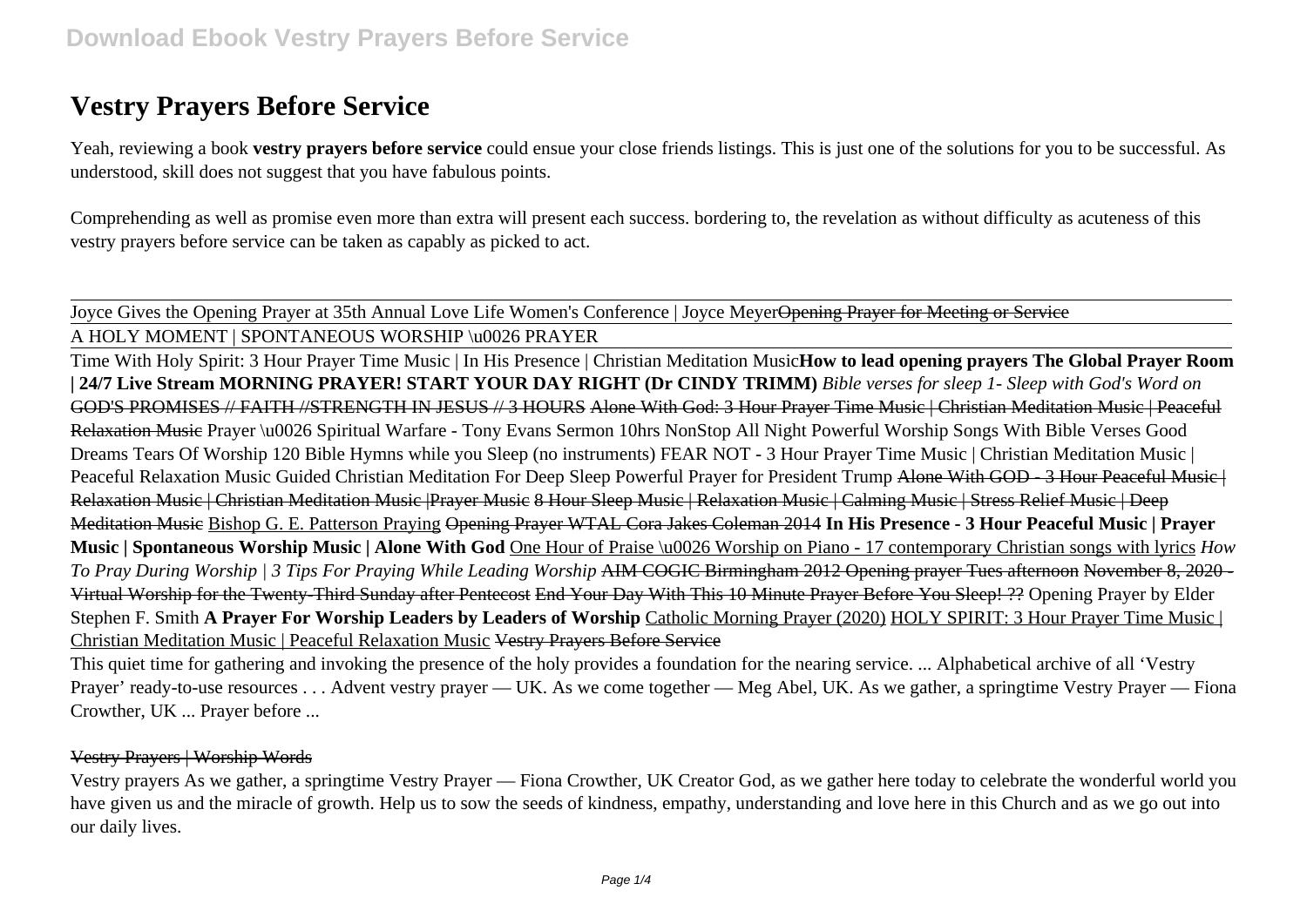# **Download Ebook Vestry Prayers Before Service**

#### Vestry prayers | Worship Words

Prayers for a Vestry or Annual Meeting. Gracious and loving God, we pray that our Annual Vestry will truly be a time when our congregation comes together to be united and inspired in our shared work of Continuing the Work of Jesus. AMEN. Holy God, the navigator of our souls, hear us as we hold up before you our annual Vestry.

#### General Prayers for Vestry - The new Anglican Fellowship ...

Form of Prayer before a Vestry Meeting. Prayer for use at the end of the meeting: O God our protector, by whose mercy the world turns safely into darkness and returns again to light: we give into your hands the decisions we have made, the dreams we are shaping and our unfinished tasks, for you alone are our sure defence and bring us lasting peace in Jesus Christ our Lord. Amen.

#### Form of Prayer before a Vestry Meeting - WordPress.com

this vestry prayers before service, but stop going on in harmful downloads. Rather than enjoying a good book as soon as a cup of coffee in the afternoon, instead they juggled subsequently some harmful virus inside their computer. vestry prayers before service is comprehensible in our digital library an online entrance to it is set as public for ...

#### Vestry Prayers Before Service - antigo.proepi.org.br

Vestry Prayers These prayers can be used with the choir and other ministers/servers in the vestry before and after a service. efore less, O Lord, us Thy servants, who minister in Thy temple. Grant that what we sing with our lips, 4. we may believe in our hearts, explanation at the start about why you are leading the service.

### An order of Morning or Evening Prayer for use by ...

14. Mighty God, you rule majestically from your throne. We bow before you and sing of your righteousness. Glorify us in Jesus' name. We, your children, gather before you and call upon you this day. Come and manifest your presence. Bring the wonder of your strength and power as you visit us today. May our gathering be blessed through Jesus. 15.

#### 39 Opening Prayers for Church Service | herinterest.com/

Teach us, hear our prayers and enable us for service wherever you might take us, to your praise and glory. Amen. May the Peace which passes all understanding, which has its source within the very nature of Father, Son and Spirit be with us as we meet, to still our souls and join our hearts as one.

#### Calls to worship and blessings for the end of a service

These amazing soothing funeral prayers for family and friends will offer solace during this difficult time of grief. Comfort Prayer. God of All Comfort, our hearts are broken. We are finding it hard to come to terms with the death of our loved one, but your grace is sufficient for us. Wipe away every tear and comfort our hearts, dear God.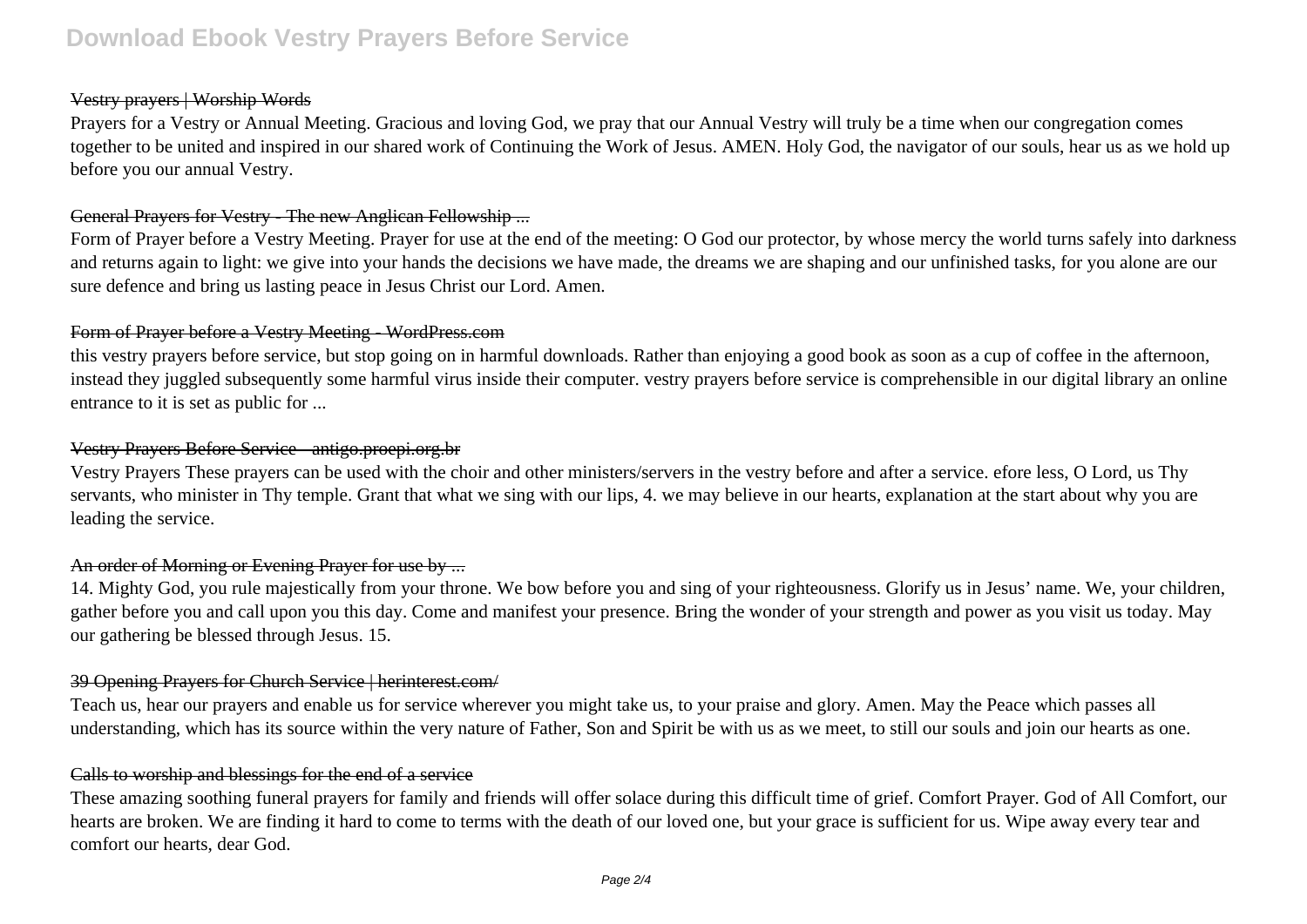# 7 Soothing Funeral Prayers for Family and Friends - ConnectUS

Prayer of the Day. Thirsty for you, O Christ, let us drink of the Living Water. Hungry for you, let us taste the Bread of Life. Lost without you, let us hear the Shepherd's voice. Amen. O Lord, how majestic is your name in all the earth! You have set your glory above the heavens but we have sullied your handiwork.

### Prayer of the Day - Methodist

vestry-prayers-before-service 3/6 Downloaded from www.notube.ch on November 6, 2020 by guest into your hands the decisions we have made, the dreams we are shaping and our unfinished tasks, for you alone are our sure defence and bring us lasting peace in Jesus Christ our Lord. Amen. Form of Prayer before a Vestry Meeting - WordPress.com

## Vestry Prayers Before Service | www.notube

Sample Opening Prayer For a Church Service or Meeting Father, thank you that you have brought each of us safely to this place. We gladly surrender our lives to you in worship and praise. As we gather we remember those who are not with us today - For those who are sick we ask for healing,

# Opening Prayer For a Church Worship Service or Meeting ...

Vestry Prayers These prayers can be used with the choir and other ministers/servers in the vestry before and after a service. efore less, O Lord, us Thy servants, who minister in Thy temple. Grant that what we sing with our lips, 4. we may believe in our hearts, explanation at the start about why you are leading the service.

# Vestry Prayers Before Service - webdisk.bajanusa.com

You are invited to use these texts in your own worship and private prayer. You don't have to know any particular prayers if you want to pray - in fact, fixed texts can sometimes get in the way - but the ones listed here may help you to think about ideas, images, and forms of words you can use.

# Topical Prayers | The Church of England

Vestry Prayers These prayers can be used with the choir and other ministers/servers in the vestry before and after a service. efore less, O Lord, us Thy servants, who minister in Thy temple. Grant that what we sing with our lips, 4. we may believe in our hearts, explanation at the start about why you are leading the

# Vestry Prayers Before Service - relayhost.rishivalley.org

Vestry Prayers Before Servicein the vestry before and after a service. efore less, O Lord, us Thy servants, who minister in Thy temple. Grant that what we sing with our lips, 4. we may believe in our hearts, explanation at the start about why you are leading the service. An order of Morning

### Vestry Prayers Before Service - api.surfellent.com

The well-known prayer of St. Francis (though likely not actually written by St. Francis) is a prayer for peace and a call to service. "Lord, make me an